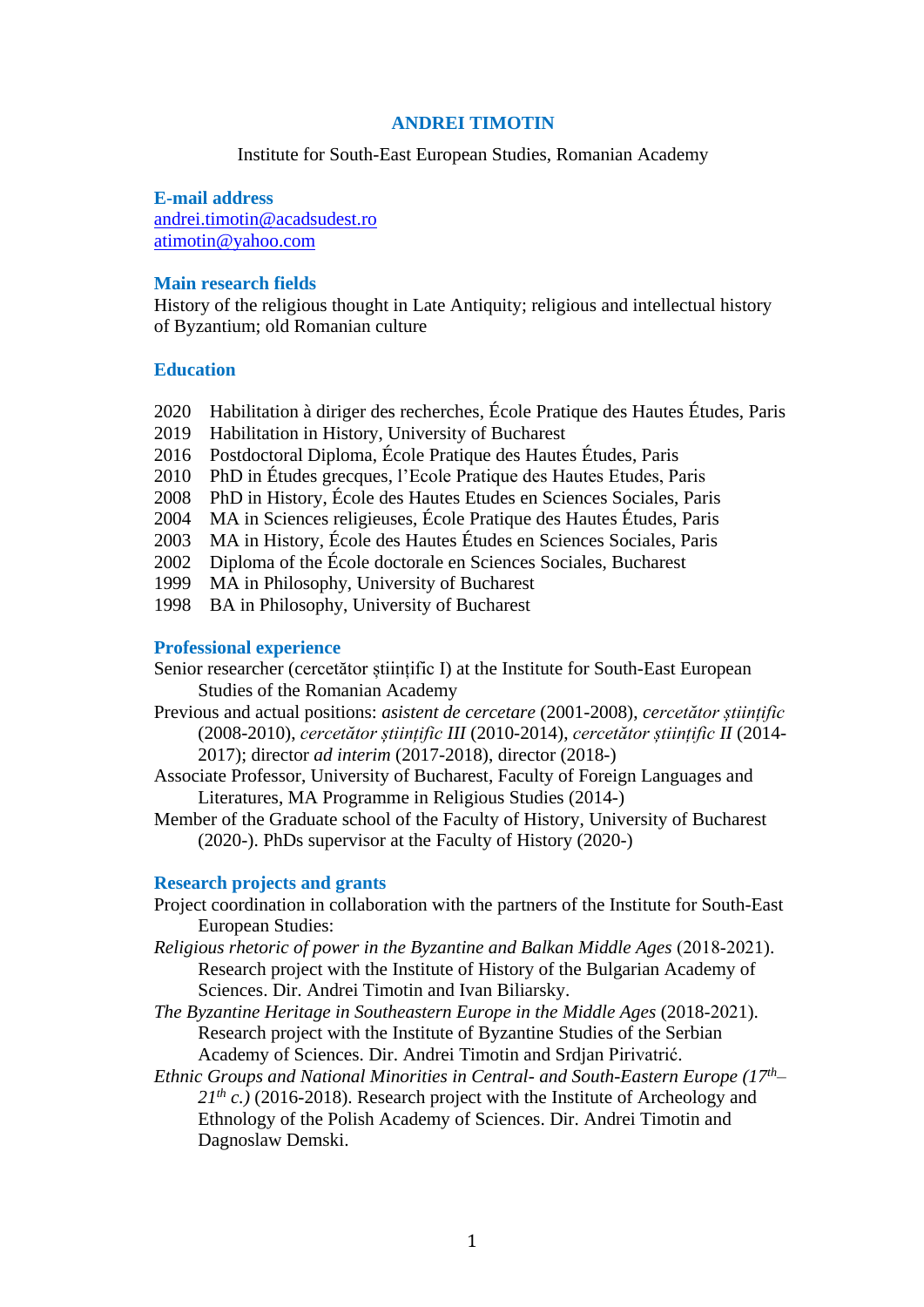- Direction of research projects financed by the Romanian Authority for Research (CNCS-UEFISCDI):
- Director of the research project PN-III-P4-ID-PCE-2016-0712, *Theories of divination in Late Antiquity and Early Byzantium (2nd–7 th centuries)* (2017- 2019).
- Director of the research project PN-II-RU-TE-2012-3-0045, *Theories and Practices of Prayer in Late Antiquity (2nd–6 th centuries)* (2013-2015).

# **Fellowships**

- 2013 Postdoctoral fellowship Fernand Braudel―LabexMed at Centre Paul-Albert Février, Aix-en-Provence
- 2010 Postdoctoral fellowship POSDRU of the Romanian Academy at the "N. Iorga" Institute of History
- 2009 Postdoctoral fellowship at the École française d'Athènes
- 2004 *Allocation de recherche* at the École Pratique des Hautes Études, Paris
- 2003 Doctoral Fellowship of the Agence Universitaire de la Francophonie, at the École des Hautes Études en Sciences Sociales
- 2002 Scholarship of the École doctorale en Sciences Sociales, Bucharest

#### **Prizes**

- 2014 Excellence Prize for Research in Humanities, Ad Astra Association
- 2012 *Reinach* Prize of Association des Études Grecques, Paris
- 2012 *Nicolae Iorga* Prize of the Romanian Academy
- 2012 *Virgil Cândea* Prize of the "Magazin istoric" Cultural Foundation

#### **Professional service (membership)**

President of the Romanian National Committee for South-East European Studies Deputy secretary of Association internationale d'Études du Sud-Est européen President of the Romanian Society for Byzantine Studies

Association des Études Grecques (Paris)

International Society for Neoplatonic Studies (USA)

French Committee for Byzantine Studies

Romanian Society for Classical Studies

Director of *Revue des Études Sud-Est Européennes*

Editor of *Études byzantines et post-byzantines* (nouvelle série)

Co-director of the series "Bibliothèque de l'Institut d'Études Sud-Est Européennes", at Istros Publishing House

#### **Publications**

#### **Books (monographs, critical editions)**

*La prière dans la tradition platonicienne, de Platon à Proclus*, série Recherches sur les rhétoriques religieuses, 22, Turnhout, Brepols, 2017, 320 p.

*Profeții bizantine și postbizantine în Țările Române (secolele al XVII-lea – al XIXlea)*, București, Editura Academiei Române, 2015, 208 p.

*Visions, prophéties et pouvoir à Byzance. Étude sur l'hagiographie méso-byzantine (IX<sup>e</sup> -XI<sup>e</sup> s.)*, Paris, EHESS, 2010 (Dossiers Byzantins, 10), 374 p.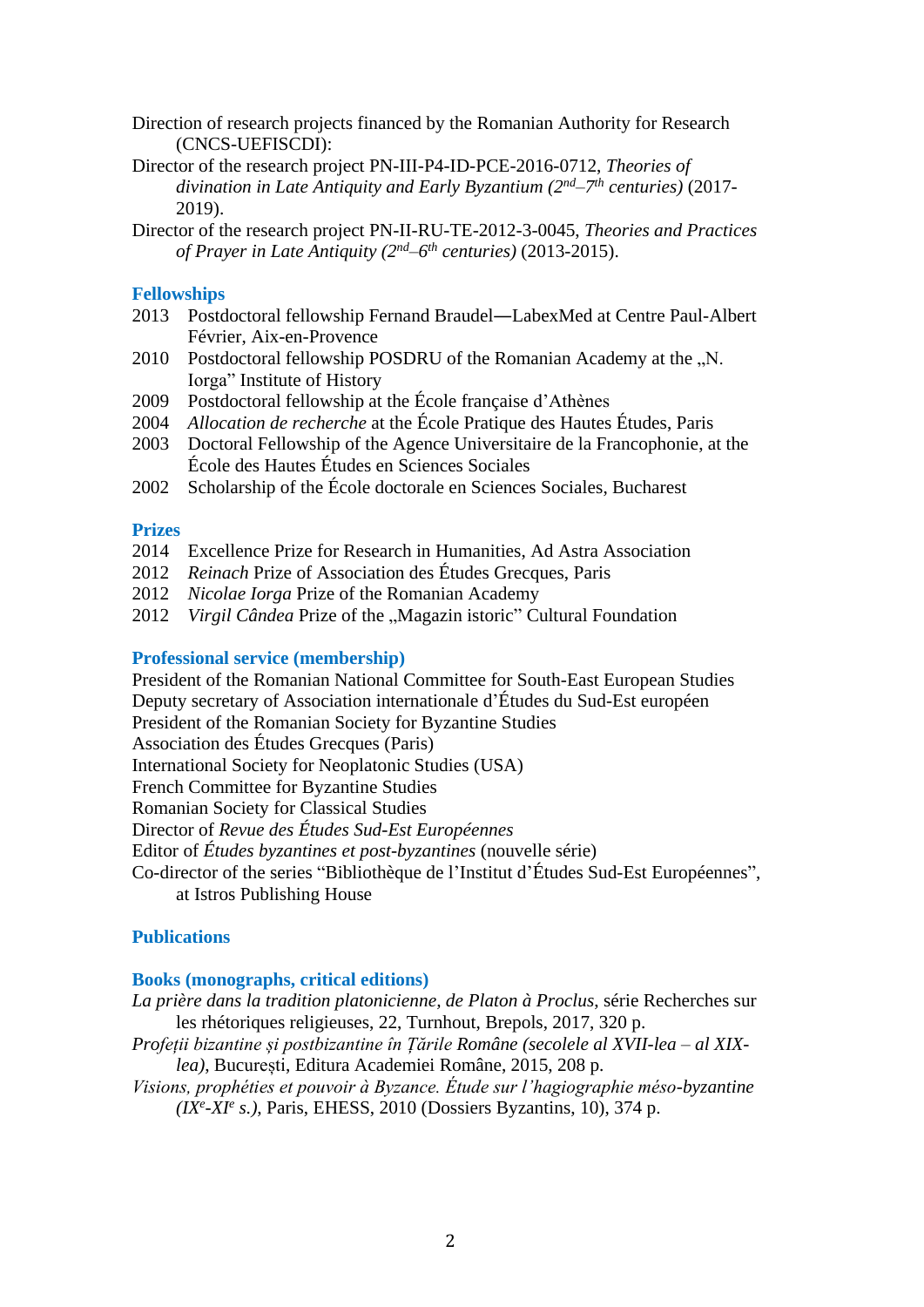- Vlad Boţulescu de Mălăieşti, *Scrieri III. Istoria universală. Asia*, ediție critică, studiu introductiv, glosar și index de Emanuela Timotin și Andrei Timotin, București, Univers Enciclopedic, 2013, 275 p.
- *La démonologie platonicienne. Histoire de la notion de* daimōn *de Platon aux derniers néoplatoniciens*, Leiden-Boston, Brill, 2012 (Philosophia antiqua, 128), 404 p.
- *Scrieri eshatologice postbizantine: Vedenia Sofianei, Viaţa lui Anastasie. Vedenia lui chir Daniil*, studiu introductiv și ediție critică de Andrei Timotin și Emanuela Timotin, București, Academia Română – Fundaţia Naţională pentru Ştiinţă şi Artă, 2002, 187 p.

## **Edited books**

- *Theóries et pratiques de la prière à la fin de l'Antiquité*, éd. Philippe Hoffmann et Andrei Timotin, Turnhout, Brepols, 2020, 400 p. (Bibliothèque de l'École des Hautes Études, Sciences Religieuses, 185).
- *Exégèse, révélation et formation des dogmes dans l'Antiquité tardive*, éd. Alain Le Boulluec, Luciana Soares Santoprete et Andrei Timotin, Turnhout, Brepols, 2020, 318 p. (Études Augustiniennes, Série Antiquité, 208).
- *Savoirs prédictifs et techniques divinatoires de l'Antiquité tardive à Byzance*, éditeurs Paul Magdalino et Andrei Timotin, Seyssel, La Pomme d'or, 2019, 510 p.
- *Un siècle d'études sud-est européennes en Roumanie. Bilan historiographique*, édition par Andrei Timotin, Brăila, Istros, 2019, 310 p. (BIESEE 7).
- *Dinamici sociale și transferuri culturale în Sud-Estul european (secolele al XVI-lea al XIX-lea)*, editor Andrei Timotin, București, Editura Academiei Române, 2019, 366 p.
- Andrei Timotin, Luc Brisson, Seamus O'Neill (eds.), *Neoplatonic Demons and Angels* ("Studies in Platonism, Neoplatonism, and the Platonic Tradition", 20), Brill, Leiden – Boston, 2018, 294 p.
- N. Iorga, *Histoire des États balkaniques à l'époque moderne*, édition par Andrei Pippidi et Andrei Timotin ("Bibliothèque de l'Institut d'Études Sud-Est Européennes", 1), Istros, Brăila, 2018, 380 p.
- Nicolae-Șerban Tanașoca, *Études byzantines et balkaniques*, édition par Oana Iacubovschi et Andrei Timotin ("Bibliothèque de l'Institut d'Études Sud-Est Européennes", 2), Istros, Brăila, 2018, 314 p.
- *Mărturii româneşti peste hotare. Creații românești și izvoare despre români în colecții din străinătate*, vol. VI.2, editori coordonatori: Ioana Feodorov și Andrei Timotin, Editura Academiei Române – Editura Istros a Muzeului Brăilei "Carol I", București – Brăila, 2018, 926 p.
- *Andrei Pippidi, mai puțin cunoscut. Studii adunate de foștii săi elevi cu prilejul împlinirii vârstei de 70 de ani*, editori: Marian Coman, Ovidiu Cristea, Ovidiu Olar, Radu G. Păun, Andrei Timotin, Iași, Editura Universității "Al. I. Cuza", 2018, 516 p.
- *Platonic Theories of Prayer*, edited by John Dillon and Andrei Timotin, Leiden-Boston, Brill, 2016 (Studies in Platonism, Neoplatonism and the Platonic Tradition, 19), 208 p.
- Virgil Cândea, *Mărturii româneşti peste hotare. Creaţii româneşti şi izvoare despre români în colecţii din străinătate*, serie nouă, V-VI.1. *Ucraina*–*Vatican*, editori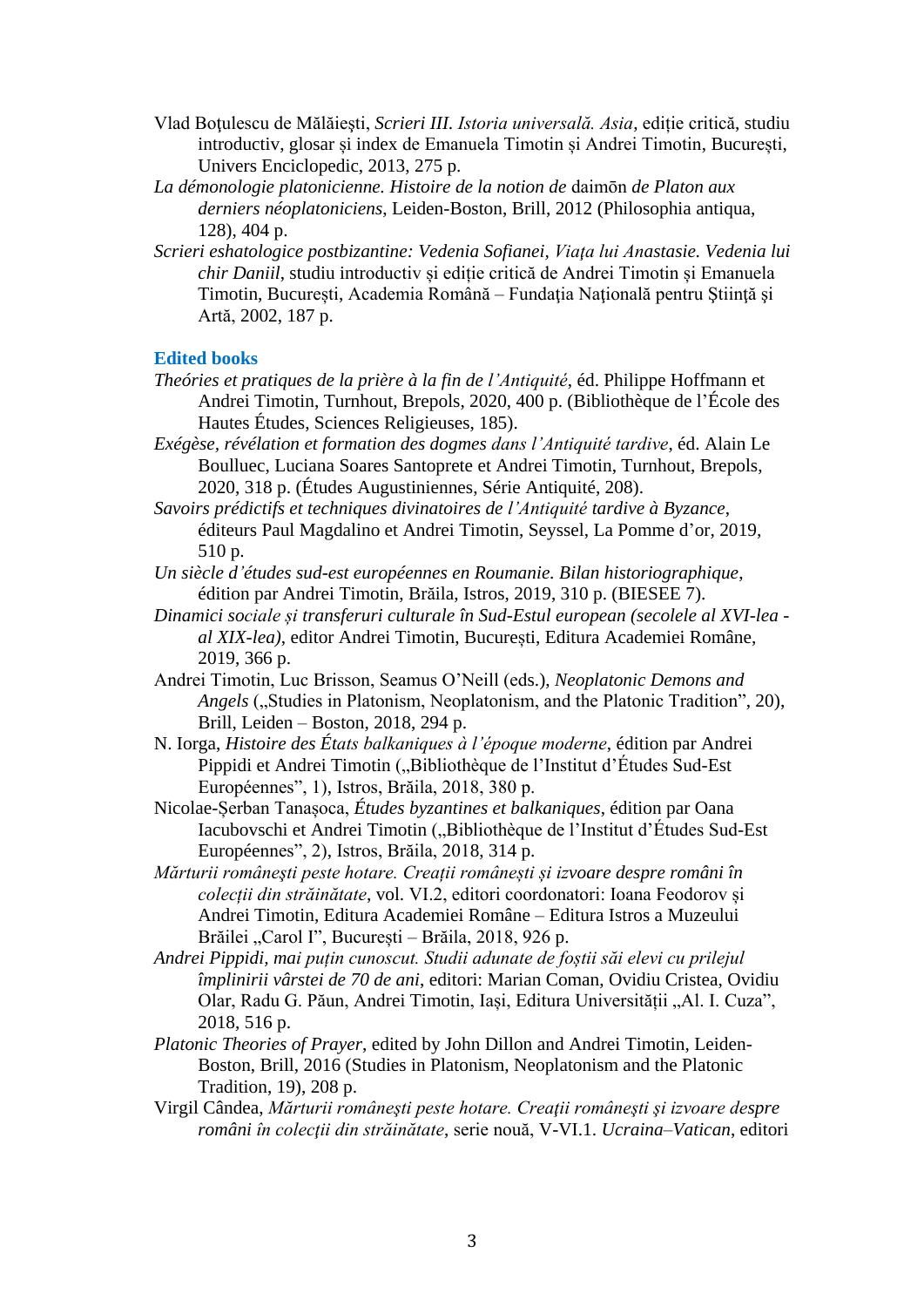coordonatori Ioana Feodorov și Andrei Timotin, București–Brăila, Editura Academiei Române–Editura Istros, 2014, 2016.

Virgil Cândea, *Mărturii româneşti peste hotare. Creaţii româneşti şi izvoare despre români în colecţii din străinătate*, serie nouă, IV. *Polonia*–*Rusia*, editori coordonatori Ioana Feodorov și Andrei Timotin, București, Editura Biblioteca Bucureștilor, 2012.

#### **Articles in journals**

- *A Hymn to God Assigned to Gregory of Nazianzus and Its Neoplatonic Context*. "International Journal of the Platonic Tradition" 12.1, 2018, p. 39-50.
- *Le Code des usages de Gheorgaki le logothète et ses rapports avec la littérature byzantine de cérémonial*. "Études balkaniques" (ERIH indexed journal) 54, 2018, p. 314-323.
- *Identités régionales et communautés religieuses dans l'Empire byzantin aux VIII<sup>e</sup> -XI<sup>e</sup> siècles*. "Études byzantines et post-byzantines" 7, 2016, p. 147-192.
- *Prophéties anti-ottomanes à Venise à la fin du XVII<sup>e</sup> siècle. Nicolas Arnou (1629- 1692), lecteur des oracles byzantins*. "Revue des Études Sud-Est Européennes" 54, 2016, p. 115-124, 3 fig.
- *Contrainte et persuasion dans la prière. Un aspect de la polémique entre Porphyre et Jamblique*. "Revue de philologie, littérature et histoire anciennes" 88.2, 2014, p. 153-167.
- *La théorie de Jamblique sur la prière. Sa fonction et sa place dans l'histoire du platonisme*. "Laval théologique et philosophique" 70.3, 2014, p. 563-577.
- *Nicolas Arnou (1629-1692), lecteur du Praesagium Mehemetanorum de Batholomaeus Georgievits*. "Revue des Études Sud-Est Européennes" 52, 2014, p. 123-143.
- *Agathangelos dans les Pays Roumains au XIX<sup>e</sup> siècle. Lectures et lecteurs*. "Studia Universitatis Babeș-Bolyai. Series Historia" 59.2, 2014, p. 34-44.
- *Les conversions des Juifs dans l'Empire byzantin et leur image dans l'hagiographie (IX<sup>e</sup> -XI<sup>e</sup> siècles)*. "Revista istorică" n.s., 23, 2012, nr. 3-4, p. 207-217.
- *Rêver l'empereur. Légitimer et délégitimer le pouvoir à Byzance (IX<sup>e</sup> -X e siècles)*. "Medieval and Early Modern Studies for Central and Eastern Europe" 4, 2012, p. 5-20.
- *Lépante imaginaire. Le Sogno di Giovanni Saetti dans le contexte de la littérature lépantine*. "Revue des Études Sud-Est Européennes" 50, 2012, p. 203-225.
- *Vocaţie religioasă şi opoziţie politică în Constantinopol (sec. IX-X). Cazul familiei Guber*. "Studii şi materiale de istorie medie" 30, 2012, p. 169-180.
- *La vision du paradis d'André Salos. Héritages anciens et idéologie impériale byzantine*. "Revue de l'histoire des religions" 228, 2011, 3, p. 389-402.
- *Icône privée et pouvoir local. L'icône de Syméon Eulabès et les opposants de Basile II*. "Études byzantines et post-byzantines" VI, 2011, p. 127-134.
- *Eunuci paflagonieni în Constantinopol (sec. X-XI). Realităţi şi ideologie*. "Studii şi materiale de istorie medie" 29, 2011, p. 57-69.
- *Redéfinitions arméniennes de la sainteté byzantine (IX<sup>e</sup> -XI<sup>e</sup> siècles)*. "Transylvanian Review", vol. XIX, Supplement no. 5:3, 2010, p. 73-82.
- *Entre Constantinople et Rome. L'enjeu politique du songe du césar Bardas*. "Revue des Études Sud-Est Européennes" 46, 2008, p. 453-464.
- *Rêves de peintres. Culte des saints, piété familiale et visions à Byzance aux IX<sup>e</sup> -XI<sup>e</sup> siècles*. "Revue des Études Sud-Est Européennes" 45, 2007, p. 117-134.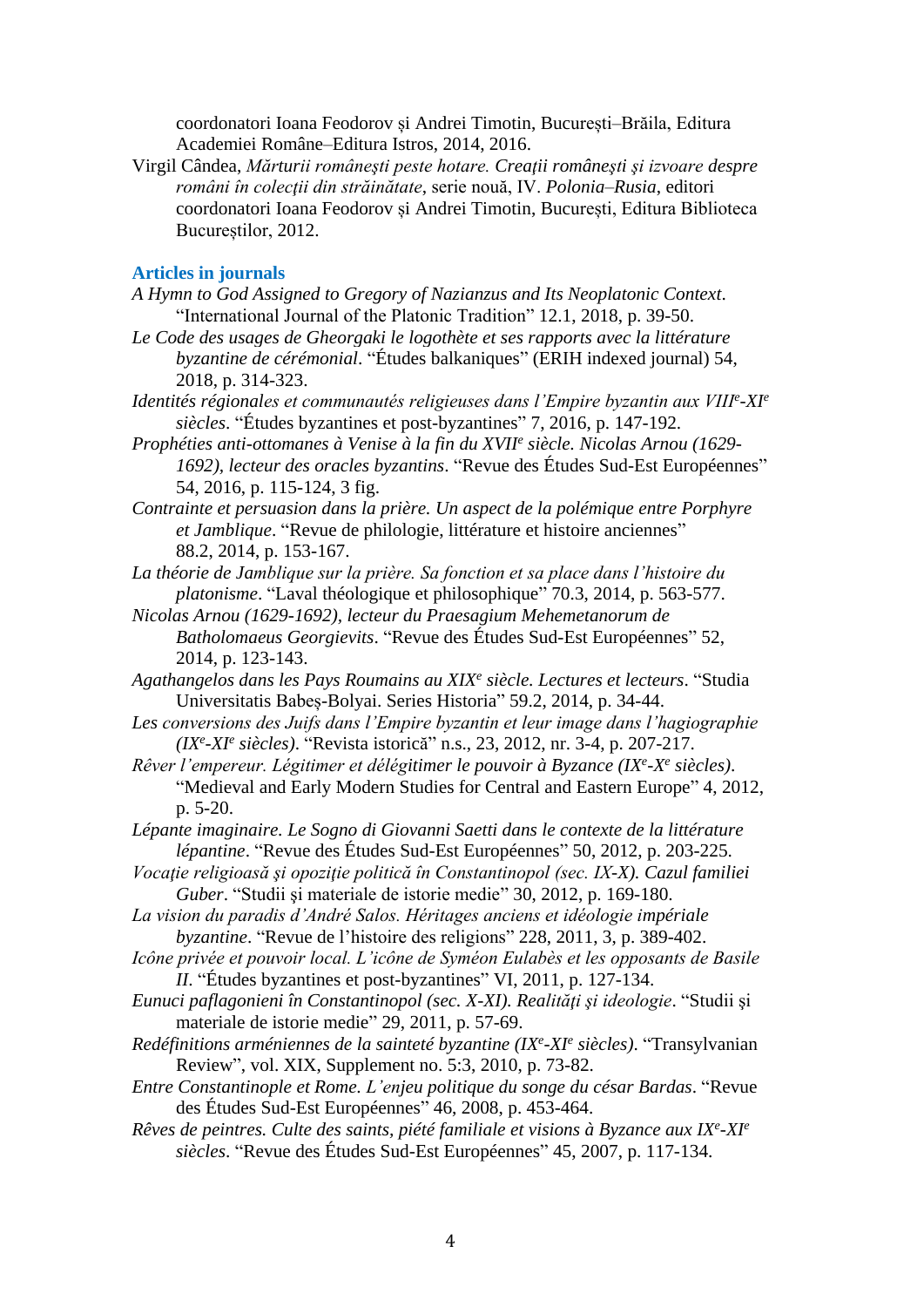- *Croyances et idées eschatologiques dans le folklore roumain et bulgare*. "Revue des Études Sud-Est Européennes" 43, 2005, p. 67-75. Bulgarian translation in *Bălgarski folklor* 2005, n° 1, p. 12-21.
- *Circulation des manuscrits en contexte historique. La traduction roumaine de la Vision de Sophiani*. "Revue des Études Sud-Est Européennes" 42, 2004, p. 107-116.

*Eschatologie byzantine et post-byzantine. Historiographie et perspectives de recherche*. "Revue des Études Sud-Est Européennes" 41, 2003, p. 241-252.

- *Doi copişti necunoscuţi de la Mănăstirea Cernica de la sfârşitul secolului al XVIIIlea*. "Limba română" 52, 2003, 5-6, p. 555-559.
- *La littérature eschatologique byzantine et post-byzantine dans les manuscrits roumains*. "Revue des Études Sud-Est Européennes" 40, 2002, p. 151-166.
- *Traducerile din literatura patristică şi filocalică ale dascălului Ilarion*. "Limba română" 50, 1-2, 2001, p. 111-124.
- *Sincretism religios, glotogeneză şi paleocreştinism în aria carpato-danubiană*. "Altarul Banatului", s.n., 11, 2000, nr. 4-6, p. 131-157.
- *Croyances et visions eschatologiques dans le Sud-Est de l'Europe*. "Archæus. Études d'histoire des religions" 4, 2000, fasc. 4, p. 227-236.
- *La Vision de kir Daniil : les manuscrits de la Bibliothèque de l'Académie Roumaine. Édition critique*. "Archæus. Études d'histoire des religions" 4, 2000, fasc. 3, p. 187-212.
- *Vedenia monahului Teodosie de la Neamţ*. *Un text eshatologic românesc de la sfârşitul secolului al XVIII-lea*. "Sud-estul şi contextul european. Buletin al Institutului de Studii Sud-Est Europene" 10, 1999-2000, p. 107-131.
- *Tradiţia epică sud-est europeană: 1. Carmina pastoralia; 2. Legendele Maicii Domnului*. "Archæus. Studii de istorie a religiilor" 3, 1999, fasc. 2, p. 5-129.
- *Paleocreştinismul carpato-danubian*. "Archæus. Studii de istorie a religiilor" 2, 1998  $(fasc. 2) - 3$ , 1999 (fasc. 1), p. 43-172.

#### **Articles in books**

- *Theoklitos Polyïdis*. In *Christian-Muslim Relations. A Bibliographical History*, vol. 14. *Central and Eastern Europe (1700-1800)*, edited by David Thomas and John Chesworth, Leiden – Boston, Brill, 2020, p. 314-321.
- *Vision of kyr Daniel*. In *Christian-Muslim Relations. A Bibliographical History*, vol. 14. *Central and Eastern Europe (1700-1800)*, edited by David Thomas and John Chesworth, Leiden – Boston, Brill, 2020, p. 354-357.
- *La place des études byzantines dans l'histoire de l'Institut d'études sud-est européennes*. In Andrei Timotin (ed.), *Un siècle d'études sud-est européennes en Roumanie. Bilan historiographique*, Brăila, Istros, 2019 (BIESEE, 7), p. 65- 76.
- *Două opuscule venețiene de la sfârșitul veacului al XVII-lea despre declinul Imperiului Otoman*. In *Dinamici sociale şi transferuri culturale în Sud-Estul european (secolele al XVI-lea – al XIX-lea)*, editor Andrei Timotin, Bucureşti, Editura Academiei Române, 2019, p. 57-70.
- *Ceremonialul funerar în polemica religioasă. Despre circulația câtorva texte bizantine în spațiul românesc în veacul al XVII-lea*. In *Elemente de ceremonial în literatura din spațiul românesc (Secolele al XIV-lea – al XVIII-lea)*, volum îngrijit de Emanuela Timotin, Editura Academiei Române, București, 2019, p. 118-125.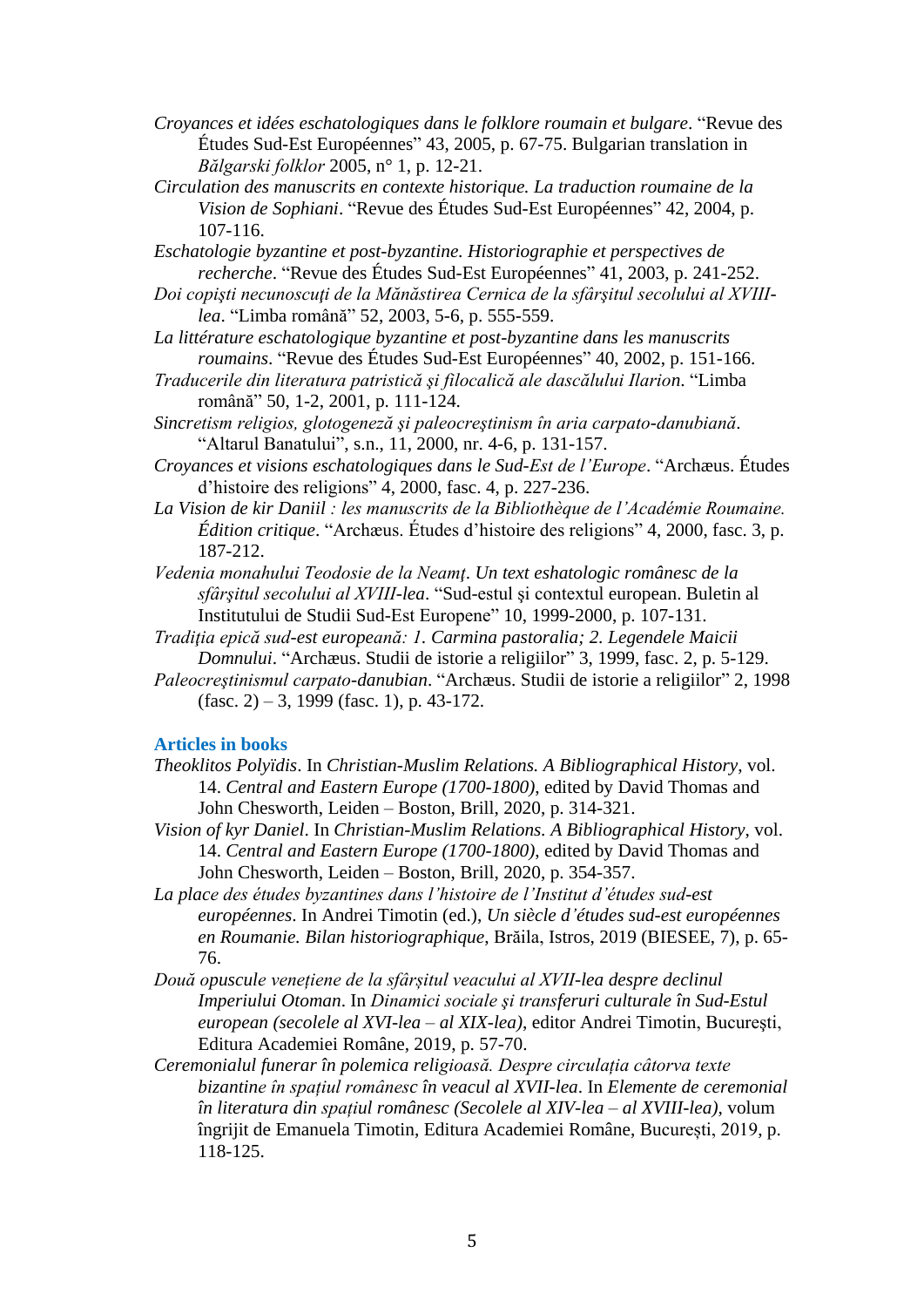- *Direction spirituelle et pouvoir séculier à Byzance aux IX<sup>e</sup> -XI<sup>e</sup> siècles*. In *Histoire, mémoire et dévotion. Regards croisés sur la construction des identités dans le monde orthodoxe aux époques byzantine et post-byzantine*, sous la direction de R. G. Păun, Seyssel, La Pomme d'or, 2016, p. 15-32.
- *Techniques d'interprétation dans les clés des songes byzantines*. In J. Carroy, J. Lancel (ed.), *Clés des songes et sciences des rêves de l'Antiquité à Freud*, Paris, Les Belles Lettres, 2016, 47-60.
- *A less known 18th -century Romanian Translation of a German Universal History*. In A. Corbea-Hoisie, Mădălina Diaconu (ed.), *Geisteswissenschaften im Dialog Deutsch-Rumänisch/Rumänisch-Deutsch*, Iași/Konstanz, Editura Universității Al. I. Cuza/Hartung-Gorre Verlag, 2016, p. 15-27 (with Emanuela Timotin).
- *Despre obiceiurile de la Curtea domnească într-o descriere a Țării Românești de pe la 1760*. In *Pagini alese. Omagiu lui Alexandru Mareș la împlinirea vârstei de 80 de ani*, ed. M. Sala, M. Stanciu-Istrate, E. Timotin, București, Univers Enciclopedic, 2016, p. 240-246.
- *Porphyry on prayer. Platonic tradition and religious trends in the third century*. In John Dillon, Andrei Timotin (ed.), *[Platonic Theories of Prayer](http://www.brill.com/products/book/platonic-theories-prayer)*, Leiden – Boston, Brill (Studies in Platonism, Neoplatonism, and the Platonic Tradition, 19), 2016, p. 88-107.
- Sophia *barbare et* paideia *grecque dans le* Discours aux Hellènes *de Tatien*. In S. H. Aufrère, F. Möri (ed.), *Alexandrie la Divine. Sagesses barbares. Échanges et réappropriations dans l'espace culturel gréco-romain*, Genève, La Baconnière, 2016, p. 553-574.
- *Le discours de Maxime de Tyr sur la prière (Dissertatio V) dans la tradition platonicienne*. In B. Pérez-Jean, F. Fauquier (éd.), *Maxime de Tyr, entre rhétorique et philosophie au IIe siècle de notre ère*, Marseille, PULM, 2016, p.163-181.
- *À la recherche d'une religion platonicienne. La polémique entre Porphyre et Jamblique sur la prière*. In H. Seng, L. Soares Santoprete, C. Tommasi (eds.), *Formen und Nebenformen des Platonismus in der Spätantike*, coll. "Bibliotheca Chaldaica", Bd. 6, Winter Verlag, Heidelberg, 2016, p. 199-217.
- *Gott und die Dämonen bei Tatian*. In Tatian, *Oratio ad Graecos*. Einführung, Edition des Textes, Übersetzung, Anmerkungen und weiterführende Essays, hrsg. H.- G. Nesselrath, Tübingen, Mohr Siebeck, 2016, p. 271-291.
- *La réception d'Artémidore dans la tradition onirocritique byzantine*. In G. Weber (éd.), *Artemidor von Daldis und die antike Traumdeutung. Texte – Kontexte – Rezeptionen*, Berlin, Akademie Verlag, 2015, p. 311-326.
- *L'étude de la géographie historique dans les Pays Roumains au XVIII<sup>e</sup> siècle*. In Petre Guran (éd.), *Constantin Brâncoveanu et le monde de l'Orthodoxie*, Bucarest, Editura Academiei Române, 2015, p. 69-78.
- *Contributions à l'étude des préoccupations roumaines d'histoire universelle au XVIII<sup>e</sup> siècle*. In Cătălina Vătășescu (éd.), *Mélanges historiques publiés à l'occasion du XIe Congrès de l'Association internationale d'études du Sud-Est européen (Sofia, 31 août - 4 septembre 2015)*, Bucarest, Editura Academiei Române, 2015, p. 11-24.
- *Couvents privés et saints locaux à Thessalonique à la fin du IX<sup>e</sup> siècle*. In Élisabeth Malamut, Mohammed Ouerfelli (sous la direction de), *Villes méditerrannéennes au Moyen Âge*, Aix-en-Provence, Presses Universitaires de Provence, 2014, p. 257-262.